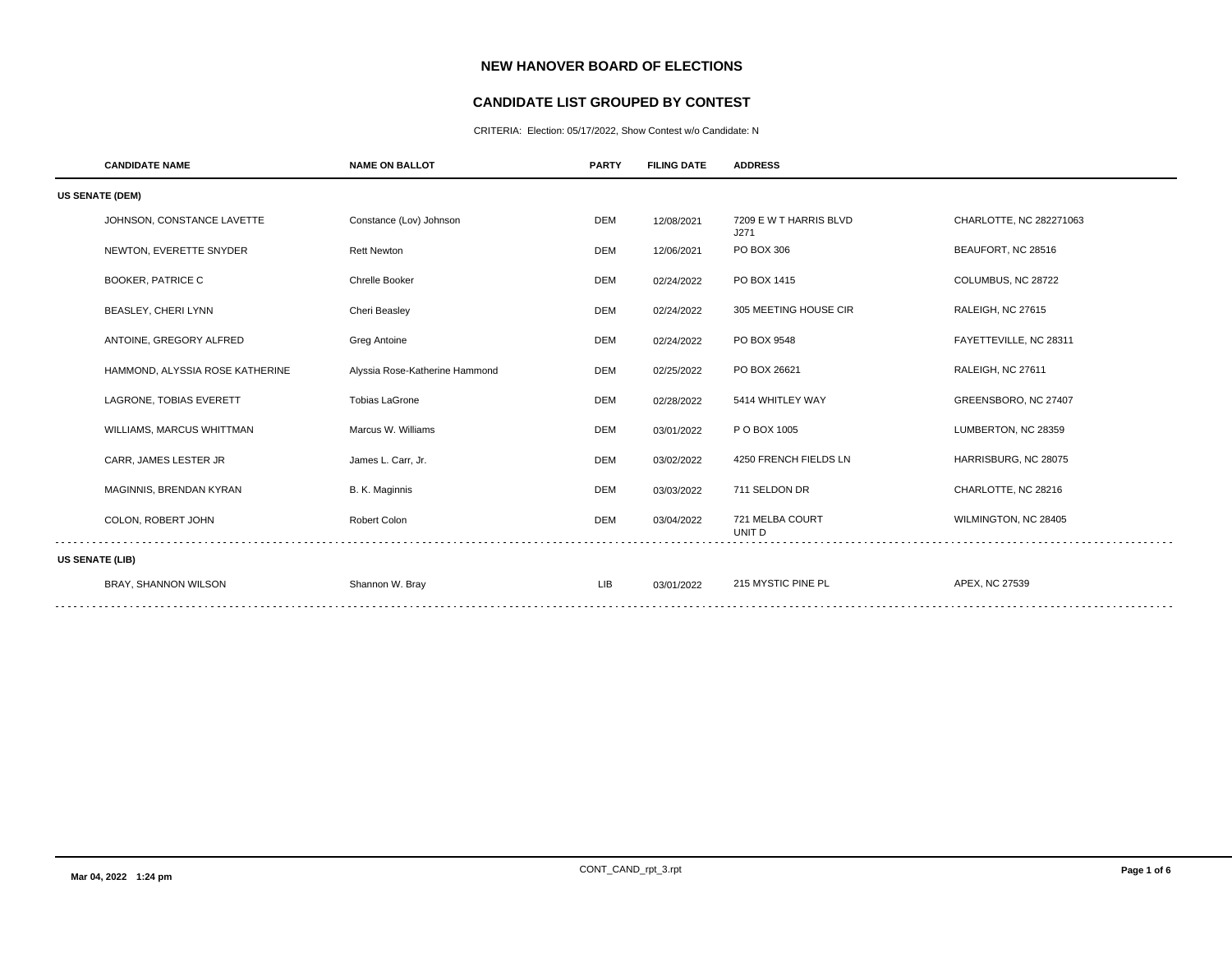|                        | <b>CANDIDATE NAME</b>                         | <b>NAME ON BALLOT</b>       | <b>PARTY</b> | <b>FILING DATE</b> | <b>ADDRESS</b>                                |                          |  |
|------------------------|-----------------------------------------------|-----------------------------|--------------|--------------------|-----------------------------------------------|--------------------------|--|
| <b>US SENATE (REP)</b> |                                               |                             |              |                    |                                               |                          |  |
|                        | BANWART, JENNIFER ALEXIS                      | Jen Banwart                 | <b>REP</b>   | 12/07/2021         | 112 3RD STREET<br><b>UNIT 955</b>             | HOLLY SPRINGS, NC 27540  |  |
|                        | BRIAN, LEE ANDREA                             | Ms. Lee A. Brian            | <b>REP</b>   | 12/06/2021         | 476 SHOTWELL ROAD<br><b>SUITE 102 BOX 298</b> | CLAYTON, NC 27520        |  |
|                        | GRIFFITHS, BENJAMIN EDWARD                    | Benjamin E. Griffiths       | <b>REP</b>   | 12/06/2021         | 1465 TRIPLETT RD                              | CLEVELAND, NC 27013      |  |
|                        | MOSS, CHARLES KENNETH                         | <b>Charles Kenneth Moss</b> | <b>REP</b>   | 12/07/2021         | 102 BRITTANY LN                               | RANDLEMAN, NC 27317      |  |
|                        | SIBHATU, LICHIA WOLDEGABREAL                  | Lichia Sibhatu              | <b>REP</b>   | 12/06/2021         | 1506 MARK MASSENGILL DR                       | RALEIGH, NC 27610        |  |
|                        | MCCRORY, PATRICK L                            | Pat McCrory                 | <b>REP</b>   | 02/25/2022         | PO BOX 471146                                 | CHARLOTTE, NC 28247      |  |
|                        | BULECZA, ANDREW JOHN III                      | Drew Bulecza                | <b>REP</b>   | 02/25/2022         | 1481 WOODRIDGE LN                             | LINCOLNTON, NC 28092     |  |
|                        | BUDD, THEODORE PAUL                           | <b>Ted Budd</b>             | <b>REP</b>   | 02/28/2022         | PO BOX 97127                                  | RALEIGH, NC 27624        |  |
|                        | BRYANT, LEONARD LAQUE                         | Leonard L. Bryant           | <b>REP</b>   | 02/28/2022         | PO BOX 26780                                  | FAYETTEVILLE, NC 28314   |  |
|                        | HARPER, KENNETH JABARI JR                     | Kenneth Harper, Jr.         | <b>REP</b>   | 03/01/2022         | 1106 ESSEX SQ                                 | ARCHDALE, NC 27263       |  |
|                        | WALKER, BRADLEY MARK                          | Mark Walker                 | <b>REP</b>   | 03/02/2022         | 6313 AUTUMN CREST CT                          | SUMMERFIELD, NC 27358    |  |
|                        | EASTMAN, MARJORIE KNOTT                       | Marjorie K. Eastman         | <b>REP</b>   | 03/03/2022         | PO BOX 2091                                   | WAKE FOREST, NC 27548    |  |
|                        | FLAHERTY, DAVID THOMAS JR                     | David Flaherty              | <b>REP</b>   | 03/03/2022         | 1134 NC 24-87                                 | CAMERON, NC 28326        |  |
|                        | TSHIOVO, DEBORA MBOMBO                        | Debora Tshiovo              | <b>REP</b>   | 03/04/2022         | PO BOX 595                                    | MORAVIAN FALLS, NC 28654 |  |
|                        | US HOUSE OF REPRESENTATIVES DISTRICT 07 (DEM) |                             |              |                    |                                               |                          |  |
|                        | MIDGETTE, YUSHONDA EILEEN                     | Yushonda Midgette           | <b>DEM</b>   | 02/24/2022         | PO BOX 4772                                   | WILMINGTON, NC 28406     |  |
|                        | <b>EVANS, CHARLES EDWARD</b>                  | Charles E. Evans            | <b>DEM</b>   | 02/24/2022         | <b>PO BOX 52</b>                              | FAYETTEVILLE, NC 28302   |  |
|                        | MILLER, STEPHEN GEORGE                        | <b>Steve Miller</b>         | <b>DEM</b>   | 03/01/2022         | 8116 WADE HAMPTON CT                          | WILMINGTON, NC 28411     |  |
|                        | GRAHAM, CHARLES VINSON JR                     | Charles Graham              | <b>DEM</b>   | 03/03/2022         | 479 BEE GEE RD                                | LUMBERTON, NC 28358      |  |
|                        | US HOUSE OF REPRESENTATIVES DISTRICT 07 (REP) |                             |              |                    |                                               |                          |  |
|                        | ROUZER, DAVID CHESTON                         | David Rouzer                | <b>REP</b>   | 02/25/2022         | PO BOX 3142                                   | WILMINGTON, NC 28406     |  |
|                        | SOUTHWORTH-BECKWITH, MAXIMILLIAN<br>HUNTER    | Max Southworth-Beckwith     | <b>REP</b>   | 02/25/2022         | PO BOX 141                                    | <b>CURRIE, NC 28432</b>  |  |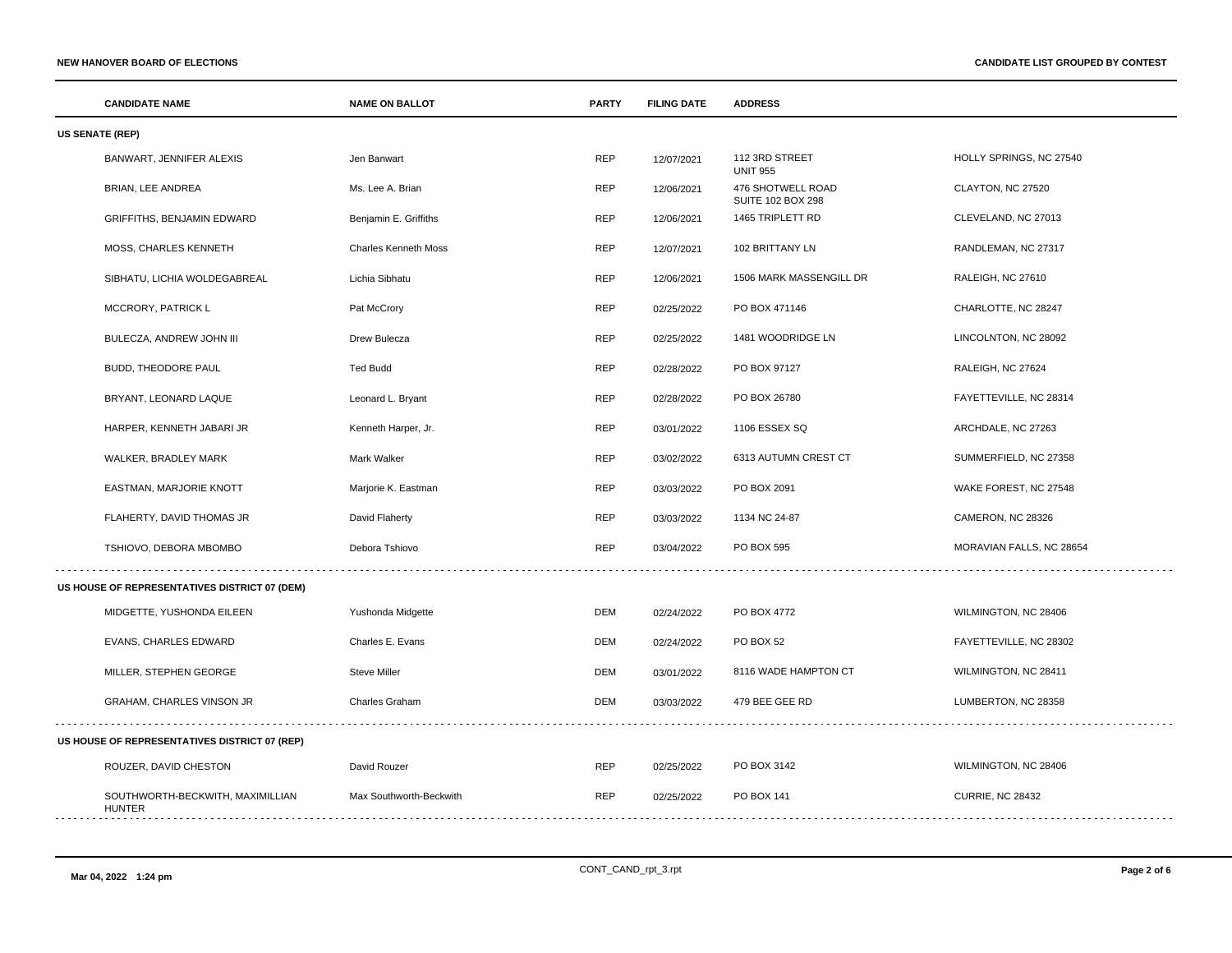| <b>CANDIDATE NAME</b>                                     | <b>NAME ON BALLOT</b>     | <b>PARTY</b> | <b>FILING DATE</b> | <b>ADDRESS</b>              |                         |  |
|-----------------------------------------------------------|---------------------------|--------------|--------------------|-----------------------------|-------------------------|--|
| NC SUPREME COURT ASSOCIATE JUSTICE SEAT 03 (DEM)          |                           |              |                    |                             |                         |  |
| INMAN, LUCY NOBLE                                         | Lucy Inman                | DEM          | 12/06/2021         | PO BOX 10541                | RALEIGH, NC 27605       |  |
| <b>NC SUPREME COURT ASSOCIATE JUSTICE SEAT 03 (REP)</b>   |                           |              |                    |                             |                         |  |
| DIETZ, RICHARD DONALD                                     | <b>Richard Dietz</b>      | <b>REP</b>   | 12/06/2021         | PO BOX 97275                | RALEIGH, NC 27624       |  |
| <b>NC SUPREME COURT ASSOCIATE JUSTICE SEAT 05 (DEM)</b>   |                           |              |                    |                             |                         |  |
| ERVIN, SAMUEL JAMES IV                                    | Sam J. Ervin IV           | DEM          | 12/06/2021         | 517 LENOIR ST               | MORGANTON, NC 28655     |  |
| NC SUPREME COURT ASSOCIATE JUSTICE SEAT 05 (REP) (- SEAT) |                           |              |                    |                             |                         |  |
| ALLEN, CURTIS HUDSON III                                  | <b>Trey Allen</b>         | REP          | 12/06/2021         | 427 DELVIN LANE             | HILLSBOROUGH, NC 27278  |  |
| WOOD, APRIL CARTHENA                                      | April C. Wood             | REP          | 12/06/2021         | 2080 HUNTINGTON WOODS DRIVE | LEXINGTON, NC 24616     |  |
| PRINCE, VICTORIA ELIZABETH                                | Victoria E. Prince        | <b>REP</b>   | 03/04/2022         | 207 SANDBAR CIR 3A          | GREENSBORO, NC 27406    |  |
| NC COURT OF APPEALS JUDGE SEAT 08 (DEM)                   |                           |              |                    |                             |                         |  |
| THOMPSON, CAROLYN JENNINGS                                | Carolyn Jennings Thompson | DEM          | 02/24/2022         | 2983 HALLIE BURNETTE RD     | OXFORD, NC 27565        |  |
| NC COURT OF APPEALS JUDGE SEAT 08 (REP)                   |                           |              |                    |                             |                         |  |
| FLOOD, JULEE TATE                                         | Julee Tate Flood          | <b>REP</b>   | 12/06/2021         | 1129 BASS LAKE RD           | HOLLY SPRINGS, NC 27540 |  |
| <b>NC COURT OF APPEALS JUDGE SEAT 09 (DEM)</b>            |                           |              |                    |                             |                         |  |
| SALMON, BRAD ANDREW                                       | Brad A. Salmon            | DEM          | 02/24/2022         | 2006 LEE AVE                | SANFORD, NC 27330       |  |
| NC COURT OF APPEALS JUDGE SEAT 09 (REP) (- SEAT)          |                           |              |                    |                             |                         |  |
| FRESHWATER SMITH, ELIZABETH                               | Beth Freshwater Smith     | REP          | 12/06/2021         | PO BOX 5                    | WILSON, NC 27894        |  |
| STROUD, DONNA                                             | Donna Stroud              | <b>REP</b>   | 12/06/2021         | 166 WHITE DEER TRAIL        | <b>GARNER, NC 27529</b> |  |
| NC COURT OF APPEALS JUDGE SEAT 10 (DEM)                   |                           |              |                    |                             |                         |  |
| ADAMS, GALE MURRAY                                        | Gale Murray Adams         | DEM          | 12/06/2021         | PO BOX 9165                 | FAYETTEVILLE, NC 28311  |  |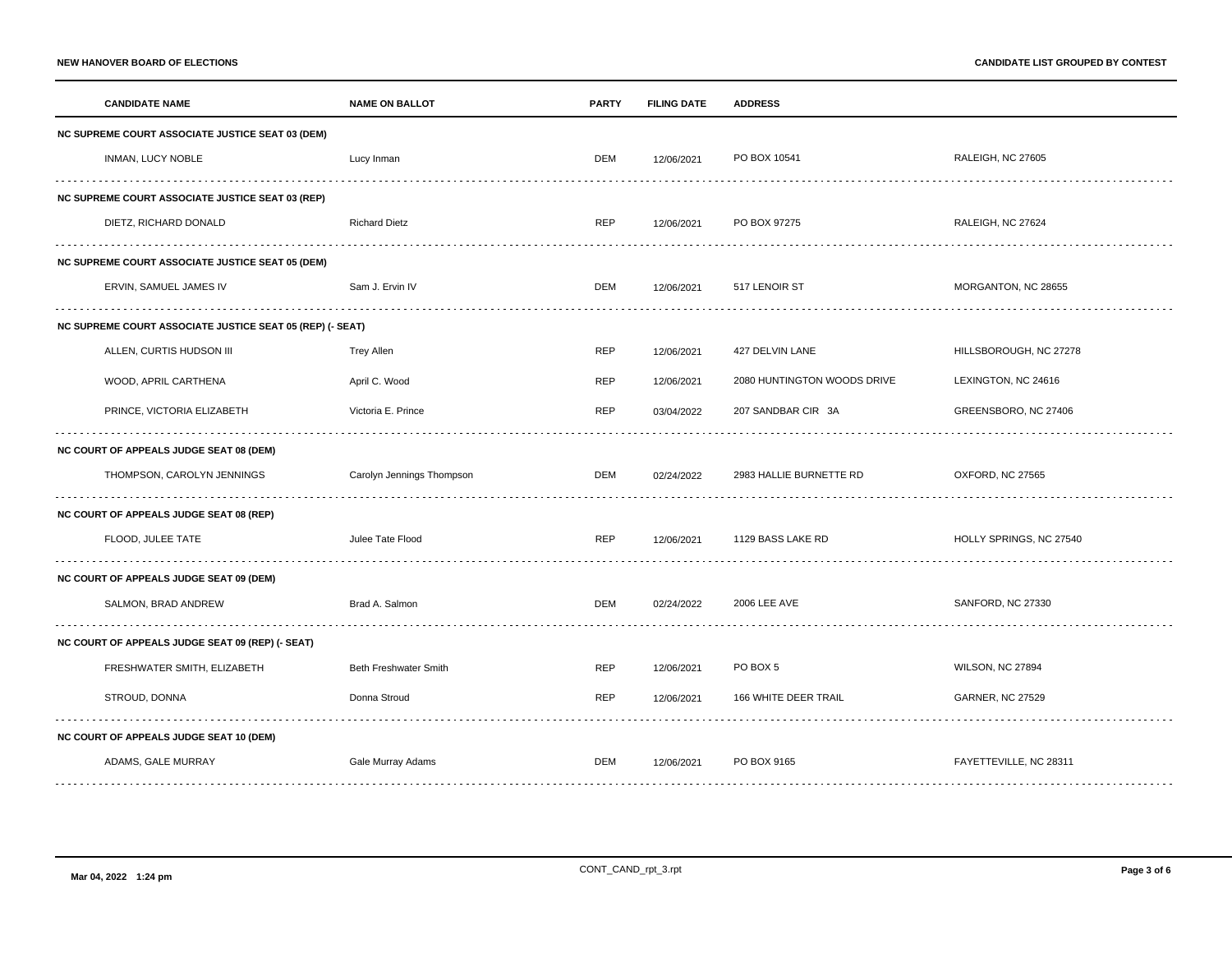|                                                       | <b>CANDIDATE NAME</b>                                 | <b>NAME ON BALLOT</b> | <b>PARTY</b> | <b>FILING DATE</b> | <b>ADDRESS</b>         |                            |  |
|-------------------------------------------------------|-------------------------------------------------------|-----------------------|--------------|--------------------|------------------------|----------------------------|--|
| NC COURT OF APPEALS JUDGE SEAT 10 (REP) (- SEAT)      |                                                       |                       |              |                    |                        |                            |  |
|                                                       | TYSON, JOHN                                           | John M. Tyson         | <b>REP</b>   | 12/06/2021         | 109 HAY STREET<br>201  | FAYETTEVILLE, NC 283016107 |  |
|                                                       | NC COURT OF APPEALS JUDGE SEAT 11 (DEM) (- SEAT)      |                       |              |                    |                        |                            |  |
|                                                       | JACKSON, DARREN                                       | Darren Jackson        | <b>DEM</b>   | 12/06/2021         | 1525 CRICKETT ROAD     | RALEIGH, NC 27610          |  |
|                                                       | NC COURT OF APPEALS JUDGE SEAT 11 (REP) (- SEAT)      |                       |              |                    |                        |                            |  |
|                                                       | STADING, MICHAEL                                      | Michael J. Stading    | <b>REP</b>   | 12/06/2021         | 7516 HOGANS BLUFF LANE | CHARLOTTE, NC 28227        |  |
|                                                       | ALLEN, CHARLTON LARAMIE                               | Charlton L. Allen     | REP          | 03/02/2022         | PO BOX 182             | MOUNT MOURNE, NC 28123     |  |
|                                                       | <b>NC STATE SENATE DISTRICT 07 (DEM)</b>              |                       |              |                    |                        |                            |  |
|                                                       | MINNICOZZI, JASON DAVID                               | Jason Minnicozzi      | <b>DEM</b>   | 03/03/2022         | PO BOX 2374            | WILMINGTON, NC 28402       |  |
|                                                       | <b>NC STATE SENATE DISTRICT 07 (REP)</b>              |                       |              |                    |                        |                            |  |
|                                                       | LEE, MICHAEL VINCENT                                  | Michael Lee           | REP          | 12/07/2021         | P.O BOX 4663           | WILMINGTON, NC 28406       |  |
|                                                       | <b>NC STATE SENATE DISTRICT 08 (REP)</b>              |                       |              |                    |                        |                            |  |
|                                                       | RABON, WILLIAM PETER                                  | <b>Bill Rabon</b>     | REP          | 02/28/2022         | 521 CHERRYTREE RD NE   | WINNABOW, NC 28479         |  |
|                                                       | <b>NC HOUSE OF REPRESENTATIVES DISTRICT 018 (DEM)</b> |                       |              |                    |                        |                            |  |
|                                                       | BUTLER, DEBORAH ARMFIELD                              | Deb Butler            | DEM          | 12/08/2021         | 401 4TH ST S           | WILMINGTON, NC 28401       |  |
|                                                       | NC HOUSE OF REPRESENTATIVES DISTRICT 018 (REP)        |                       |              |                    |                        |                            |  |
|                                                       | HINNANT, JOHN BARNES III                              | John Hinnant          | REP          | 02/25/2022         | 219 23RD ST N          | WILMINGTON, NC 28405       |  |
| <b>NC HOUSE OF REPRESENTATIVES DISTRICT 019 (REP)</b> |                                                       |                       |              |                    |                        |                            |  |
|                                                       | MILLER, CHARLES WILLIAM                               | <b>Charlie Miller</b> | <b>REP</b>   | 12/07/2021         | 3103 SPRING OAK LN     | SOUTHPORT, NC 28461        |  |
|                                                       | NC HOUSE OF REPRESENTATIVES DISTRICT 020 (DEM)        |                       |              |                    |                        |                            |  |
|                                                       | DELOACH, AMY BLOCK                                    | Amy Block DeLoach     | <b>DEM</b>   | 03/02/2022         | 2513 ROYAL PALM LN     | WILMINGTON, NC 28409       |  |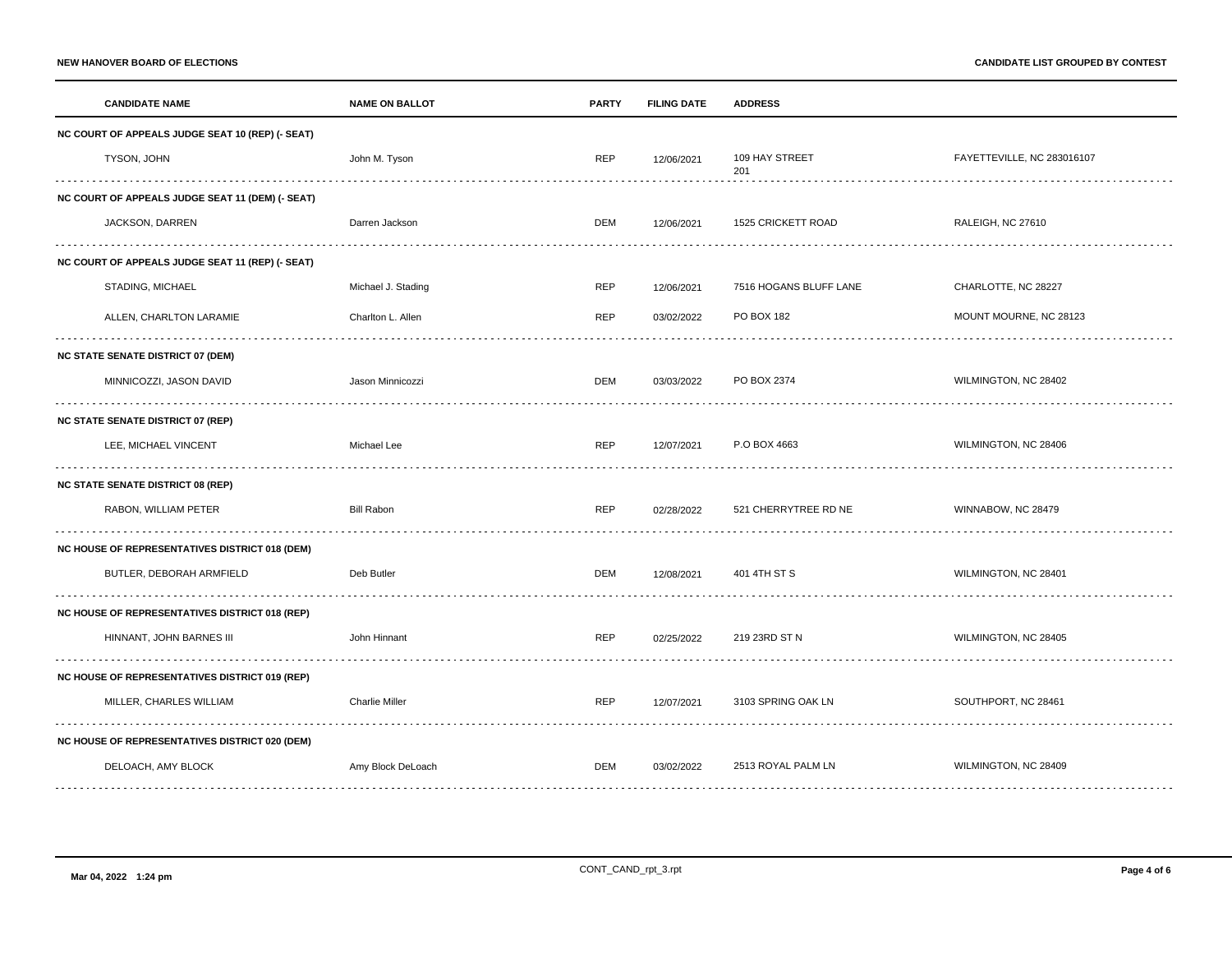| NC HOUSE OF REPRESENTATIVES DISTRICT 020 (REP)<br>DAVIS, ROBERT THEODORE JR<br><b>REP</b><br>P.O BOX 2535<br>WILMINGTON, NC 28402<br>Ted Davis, Jr.<br>12/07/2021<br><b>NC DISTRICT COURT JUDGE DISTRICT 05 SEAT 01 (REP)</b><br>MCKEE, LINDSEY LEIGH<br>Lindsey L. McKee<br><b>REP</b><br>1709 CHESTNUT ST<br>WILMINGTON, NC 28405<br>12/06/2021<br>NC DISTRICT COURT JUDGE DISTRICT 05 SEAT 02 (DEM)<br>WILMINGTON, NC 28411<br>FAISON, JAMES HENRY III<br>907 POTOMAC DR<br>James Henry Faison III<br>DEM<br>02/24/2022<br>NC DISTRICT COURT JUDGE DISTRICT 05 SEAT 03 (DEM)<br>2216 GILLETTE DRIVE<br>WILMINGTON, NC 28403<br>CROUCH, MELINDA HAYNIE<br>Melinda Crouch<br>DEM<br>12/06/2021<br><b>NC DISTRICT COURT JUDGE DISTRICT 05 SEAT 04 (REP)</b><br>HOGSTON, CHAD EUGENE<br>Chad E. Hogston<br><b>REP</b><br>8817 TILBURY DR.<br>WILMINGTON, NC 28411<br>12/08/2021<br><b>DISTRICT ATTORNEY DISTRICT 06 (DEM)</b><br>DAVID, BENJAMIN RANDALL<br><b>Ben David</b><br>DEM<br>635 FOREST HILLS DR<br>WILMINGTON, NC 28403<br>02/24/2022<br>NEW HANOVER COUNTY BOARD OF COMMISSIONERS (DEM)<br>321 R L HONEYCUTT DR<br>WILMINGTON, NC 28412<br>ZAPPLE, ROBERT ALEXANDER<br>Rob Zapple<br>DEM<br>12/06/2021<br>ROBINSON, TRAVIS CARL<br>Travis C. Robinson<br>DEM<br>PO BOX 15383<br>WILMINGTON, NC 28408<br>12/07/2021<br>DEM<br>914 TARPON DR<br>WILMINGTON, NC 28409<br>OLSON-BOSEMAN, JULIA<br>Julia Olson-Boseman<br>02/24/2022<br>NEW HANOVER COUNTY BOARD OF COMMISSIONERS (REP)<br>PIERCE, AMY LEANN<br>P.O BOX 15589<br>WILMINGTON, NC 28408<br>LeAnn Pierce<br><b>REP</b><br>12/06/2021<br>TOBY, THOMAS LAWRENCE<br><b>REP</b><br>6605 OLIVER CT<br>WILMINGTON, NC 28412<br>Tom Toby<br>12/08/2021<br>KNIGHT, HARRY MOFFETT II | <b>CANDIDATE NAME</b> |  | <b>NAME ON BALLOT</b> | <b>PARTY</b> | <b>FILING DATE</b> | <b>ADDRESS</b> |                      |  |
|------------------------------------------------------------------------------------------------------------------------------------------------------------------------------------------------------------------------------------------------------------------------------------------------------------------------------------------------------------------------------------------------------------------------------------------------------------------------------------------------------------------------------------------------------------------------------------------------------------------------------------------------------------------------------------------------------------------------------------------------------------------------------------------------------------------------------------------------------------------------------------------------------------------------------------------------------------------------------------------------------------------------------------------------------------------------------------------------------------------------------------------------------------------------------------------------------------------------------------------------------------------------------------------------------------------------------------------------------------------------------------------------------------------------------------------------------------------------------------------------------------------------------------------------------------------------------------------------------------------------------------------------------------------------------------------------------------------------------------------------|-----------------------|--|-----------------------|--------------|--------------------|----------------|----------------------|--|
|                                                                                                                                                                                                                                                                                                                                                                                                                                                                                                                                                                                                                                                                                                                                                                                                                                                                                                                                                                                                                                                                                                                                                                                                                                                                                                                                                                                                                                                                                                                                                                                                                                                                                                                                                |                       |  |                       |              |                    |                |                      |  |
|                                                                                                                                                                                                                                                                                                                                                                                                                                                                                                                                                                                                                                                                                                                                                                                                                                                                                                                                                                                                                                                                                                                                                                                                                                                                                                                                                                                                                                                                                                                                                                                                                                                                                                                                                |                       |  |                       |              |                    |                |                      |  |
|                                                                                                                                                                                                                                                                                                                                                                                                                                                                                                                                                                                                                                                                                                                                                                                                                                                                                                                                                                                                                                                                                                                                                                                                                                                                                                                                                                                                                                                                                                                                                                                                                                                                                                                                                |                       |  |                       |              |                    |                |                      |  |
|                                                                                                                                                                                                                                                                                                                                                                                                                                                                                                                                                                                                                                                                                                                                                                                                                                                                                                                                                                                                                                                                                                                                                                                                                                                                                                                                                                                                                                                                                                                                                                                                                                                                                                                                                |                       |  |                       |              |                    |                |                      |  |
|                                                                                                                                                                                                                                                                                                                                                                                                                                                                                                                                                                                                                                                                                                                                                                                                                                                                                                                                                                                                                                                                                                                                                                                                                                                                                                                                                                                                                                                                                                                                                                                                                                                                                                                                                |                       |  |                       |              |                    |                |                      |  |
|                                                                                                                                                                                                                                                                                                                                                                                                                                                                                                                                                                                                                                                                                                                                                                                                                                                                                                                                                                                                                                                                                                                                                                                                                                                                                                                                                                                                                                                                                                                                                                                                                                                                                                                                                |                       |  |                       |              |                    |                |                      |  |
|                                                                                                                                                                                                                                                                                                                                                                                                                                                                                                                                                                                                                                                                                                                                                                                                                                                                                                                                                                                                                                                                                                                                                                                                                                                                                                                                                                                                                                                                                                                                                                                                                                                                                                                                                |                       |  |                       |              |                    |                |                      |  |
|                                                                                                                                                                                                                                                                                                                                                                                                                                                                                                                                                                                                                                                                                                                                                                                                                                                                                                                                                                                                                                                                                                                                                                                                                                                                                                                                                                                                                                                                                                                                                                                                                                                                                                                                                |                       |  |                       |              |                    |                |                      |  |
|                                                                                                                                                                                                                                                                                                                                                                                                                                                                                                                                                                                                                                                                                                                                                                                                                                                                                                                                                                                                                                                                                                                                                                                                                                                                                                                                                                                                                                                                                                                                                                                                                                                                                                                                                |                       |  |                       |              |                    |                |                      |  |
|                                                                                                                                                                                                                                                                                                                                                                                                                                                                                                                                                                                                                                                                                                                                                                                                                                                                                                                                                                                                                                                                                                                                                                                                                                                                                                                                                                                                                                                                                                                                                                                                                                                                                                                                                |                       |  |                       |              |                    |                |                      |  |
|                                                                                                                                                                                                                                                                                                                                                                                                                                                                                                                                                                                                                                                                                                                                                                                                                                                                                                                                                                                                                                                                                                                                                                                                                                                                                                                                                                                                                                                                                                                                                                                                                                                                                                                                                |                       |  |                       |              |                    |                |                      |  |
|                                                                                                                                                                                                                                                                                                                                                                                                                                                                                                                                                                                                                                                                                                                                                                                                                                                                                                                                                                                                                                                                                                                                                                                                                                                                                                                                                                                                                                                                                                                                                                                                                                                                                                                                                |                       |  |                       |              |                    |                |                      |  |
|                                                                                                                                                                                                                                                                                                                                                                                                                                                                                                                                                                                                                                                                                                                                                                                                                                                                                                                                                                                                                                                                                                                                                                                                                                                                                                                                                                                                                                                                                                                                                                                                                                                                                                                                                |                       |  |                       |              |                    |                |                      |  |
|                                                                                                                                                                                                                                                                                                                                                                                                                                                                                                                                                                                                                                                                                                                                                                                                                                                                                                                                                                                                                                                                                                                                                                                                                                                                                                                                                                                                                                                                                                                                                                                                                                                                                                                                                |                       |  |                       |              |                    |                |                      |  |
|                                                                                                                                                                                                                                                                                                                                                                                                                                                                                                                                                                                                                                                                                                                                                                                                                                                                                                                                                                                                                                                                                                                                                                                                                                                                                                                                                                                                                                                                                                                                                                                                                                                                                                                                                |                       |  |                       |              |                    |                |                      |  |
|                                                                                                                                                                                                                                                                                                                                                                                                                                                                                                                                                                                                                                                                                                                                                                                                                                                                                                                                                                                                                                                                                                                                                                                                                                                                                                                                                                                                                                                                                                                                                                                                                                                                                                                                                |                       |  |                       |              |                    |                |                      |  |
|                                                                                                                                                                                                                                                                                                                                                                                                                                                                                                                                                                                                                                                                                                                                                                                                                                                                                                                                                                                                                                                                                                                                                                                                                                                                                                                                                                                                                                                                                                                                                                                                                                                                                                                                                |                       |  |                       |              |                    |                |                      |  |
|                                                                                                                                                                                                                                                                                                                                                                                                                                                                                                                                                                                                                                                                                                                                                                                                                                                                                                                                                                                                                                                                                                                                                                                                                                                                                                                                                                                                                                                                                                                                                                                                                                                                                                                                                |                       |  |                       |              |                    |                |                      |  |
|                                                                                                                                                                                                                                                                                                                                                                                                                                                                                                                                                                                                                                                                                                                                                                                                                                                                                                                                                                                                                                                                                                                                                                                                                                                                                                                                                                                                                                                                                                                                                                                                                                                                                                                                                |                       |  |                       |              |                    |                |                      |  |
|                                                                                                                                                                                                                                                                                                                                                                                                                                                                                                                                                                                                                                                                                                                                                                                                                                                                                                                                                                                                                                                                                                                                                                                                                                                                                                                                                                                                                                                                                                                                                                                                                                                                                                                                                |                       |  | Harry Knight          | REP          | 02/24/2022         | 3225 ASTER CT  | WILMINGTON, NC 28409 |  |
| IRRERA, JOSEPH ANTHONY<br><b>REP</b><br>2225 WHISKEY BRANCH DR<br>WILMINGTON, NC 28409<br>02/25/2022<br>Joe Irrera                                                                                                                                                                                                                                                                                                                                                                                                                                                                                                                                                                                                                                                                                                                                                                                                                                                                                                                                                                                                                                                                                                                                                                                                                                                                                                                                                                                                                                                                                                                                                                                                                             |                       |  |                       |              |                    |                |                      |  |